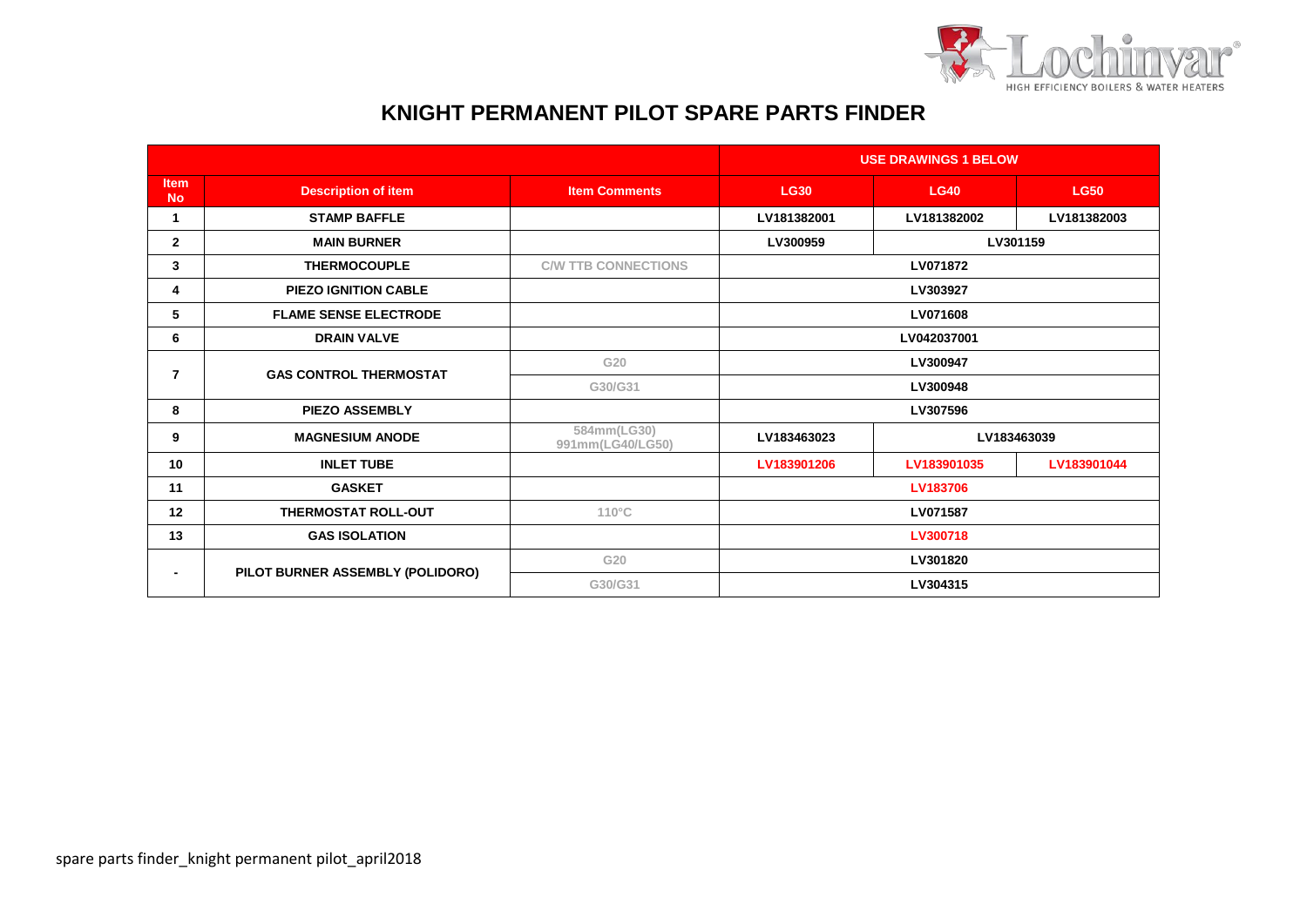|                                                  |                                  |                             |             | <b>USE DRAWINGS 2 BELOW</b> |  |
|--------------------------------------------------|----------------------------------|-----------------------------|-------------|-----------------------------|--|
| Item<br><b>No</b>                                | <b>Description of item</b>       | <b>Item Comments</b>        | <b>LG75</b> | <b>LG85</b>                 |  |
| $\mathbf{1}$                                     | <b>STAMP BAFFLE</b>              |                             |             | LV196172001                 |  |
| $\mathbf{2}$                                     | <b>MAGNESIUM ANODE</b>           | 991mm(LG75)<br>1270mm(LG85) | LV183463039 | LV183463050                 |  |
|                                                  | <b>FLEXIBLE MAGNESIUM ANODE</b>  |                             |             | LV304728                    |  |
| 3                                                | <b>DRAIN VALVE KIT</b>           |                             |             | LV301022                    |  |
| 4                                                | <b>MAIN BURNER</b>               |                             | LV301399    | LV301400                    |  |
| 5                                                | <b>BURNER TRANSFER TUBE</b>      |                             |             | LV301839                    |  |
| 6                                                | <b>THERMOCOUPLE</b>              | <b>C/W TTB CONNECTIONS</b>  |             | LV071872                    |  |
| $\overline{7}$                                   | <b>PIEZO IGNITION CABLE</b>      | 500mm                       |             | LV303927                    |  |
| 8                                                | <b>FLAME SENSE ELECTRODE</b>     |                             |             | LV071608                    |  |
| 9                                                | <b>GAS</b>                       | G20                         |             | LV300949                    |  |
|                                                  |                                  | G30/G31                     |             | LV301914                    |  |
| 10                                               | <b>PIEZO ASSEMBLY</b>            |                             | LV307596    |                             |  |
| 11                                               | <b>INSPECTION DOOR GASKET</b>    |                             |             | LV301136                    |  |
| 12                                               | <b>INLET TUBE</b>                | 750mm(LG75)<br>820mm(LG85)  | LV194132029 | LV194134030                 |  |
| 13                                               | <b>THERMOSTAT ROLL-OUT</b>       | $110^{\circ}$ C             | LV308237    |                             |  |
| 14                                               | <b>CONNECTION CABLE</b>          | LV305346                    |             |                             |  |
| 15                                               | <b>GAS ISOLATION</b>             |                             |             | <b>LV071587</b>             |  |
| $\blacksquare$                                   | PILOT BURNER ASSEMBLY (POLIDORO) | G20                         |             | LV301820                    |  |
|                                                  |                                  | G30/G31                     |             | LV304586                    |  |
| <b>POWER ANODE PARTS - IF POWER ANODE FITTED</b> |                                  |                             |             |                             |  |
| 16                                               | <b>ELECTRODE</b>                 | C/W TUBE 810mm              | LV30543     |                             |  |
| 17                                               | <b>CORREX CABLE SINGLE</b>       |                             | LV310543    |                             |  |
| 18                                               | <b>CORREX BOX</b>                |                             | LV310539    |                             |  |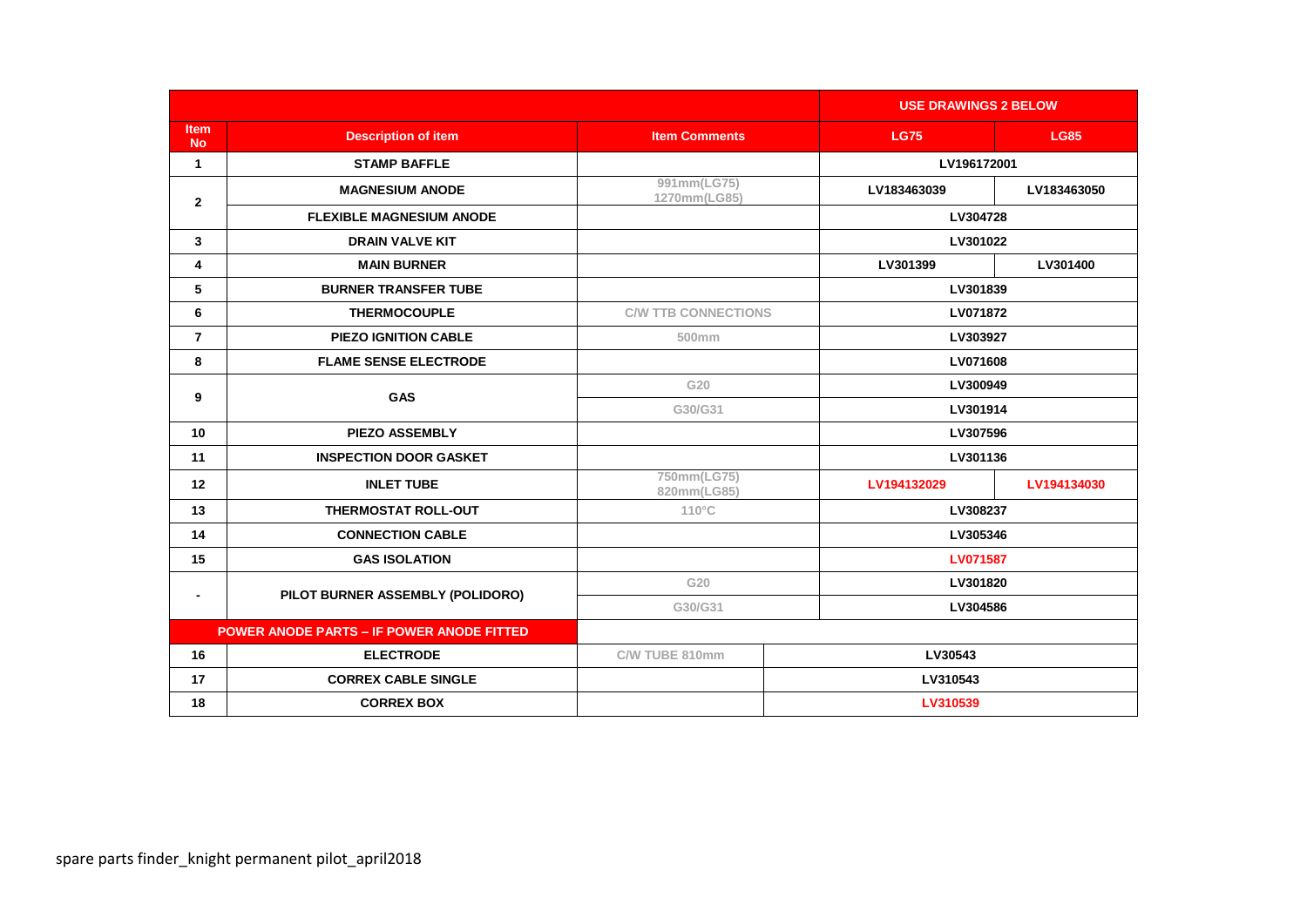**DRAWING 1**